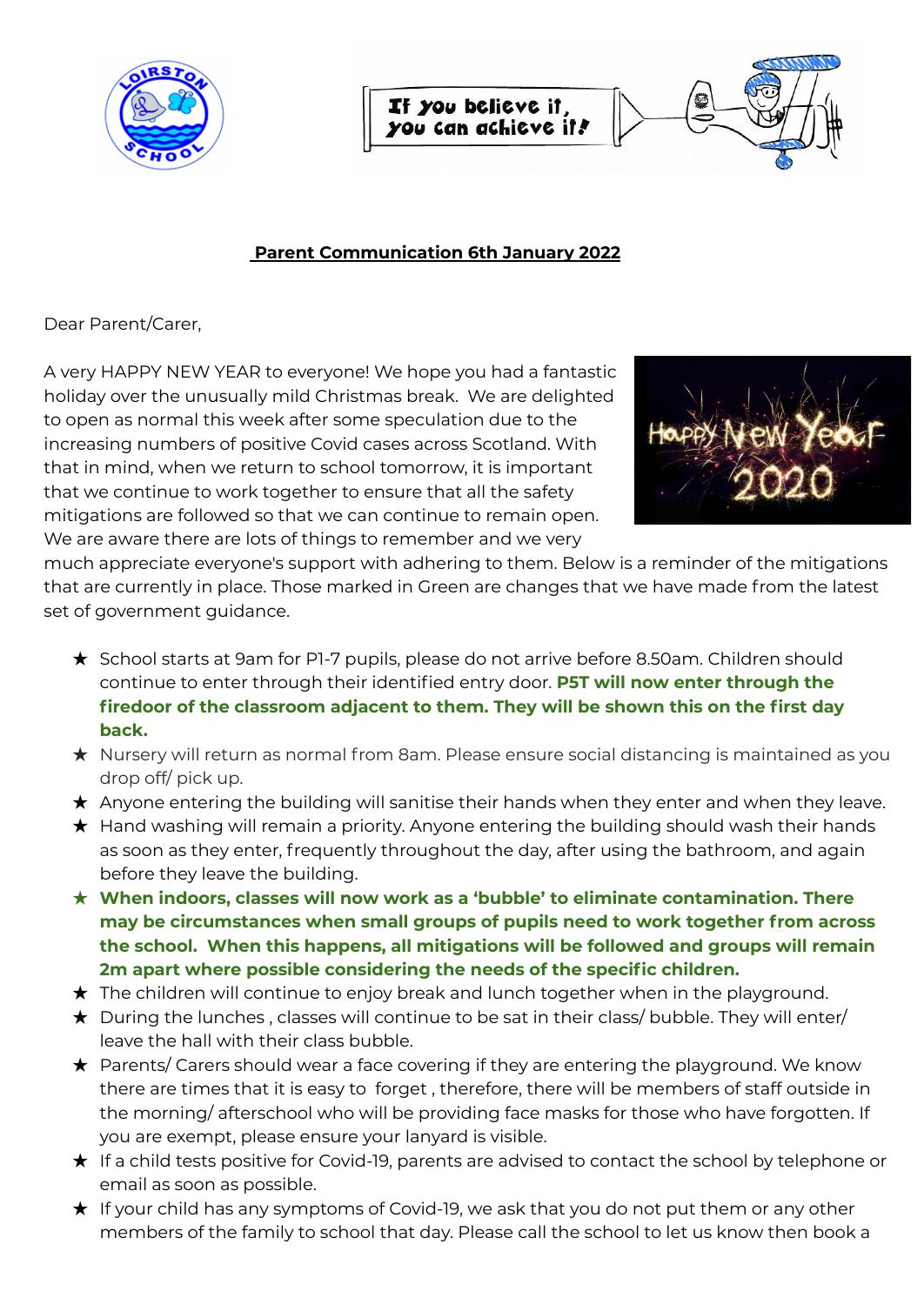

PCR test. Once the results are in, please inform the school to let us know of the outcome. We do understand how frustrating this can be, however we appreciate your support to help to keep all our staff and pupils safe.

- ★ Any pupils/ staff who develop any symptoms of Covid-19 during the school day will be sent home immediately and advised to book a PCR test.
- ★ **Any visitors to the school who are not supporting wellbeing, should visit no more than 3 schools over the week.**

The latest Covid Risk Assessment will be sent out to parents and carers this week and will shortly be visible on our school website.

## **Staffing**

This term we welcome a few new members of staff to the Loirston Team. Firstly we give a warm welcome to Ms Chantelle Donegan who will be covering Primary 4QM till summer. We don't have a confirmed start date for Ms Donegan, we hope it to be mid January, once her paperwork has been cleared. Until then, Mrs MacCallum and Mr Pirie will be covering the class till her start date is confirmed. We have no doubt the children will be delighted to start the year with some familiar faces.

Our second new recruit is Mrs Danni Joyce who will also start around mid January. She will be taking over from Miss McFarlene in P4CM when she leaves to take up her new post as PT of the Fit Like Hubs at the February long weekend. Miss McFarlene has been a great member of the Loirston team and her wealth of knowledge around additional support needs, in particular autism, has been invaluable. We are very grateful for all the support she has given the school and wish her all the best for her new venture. Mrs Joyce will be covering Non Class Contact Time across the school until February which will give her a chance to familiarise herself with the school before settling into P4CM in February. We are delighted to have both new members of staff as part of our team.

## **Dates for your Diary**

| <b>Parent Meetings</b>        | Virtual            | End of Jan/Beginning of Feb |
|-------------------------------|--------------------|-----------------------------|
| P1 and ELC Enrolment          | <b>ACC Website</b> | By 17th January             |
| Individual School Photographs | In School          | Tuesday 1st February        |
| Mid Term Holiday              | Day Off            | Monday 14th February        |
| Inservice Day                 | Staff Only         | Tuesday 15th February       |